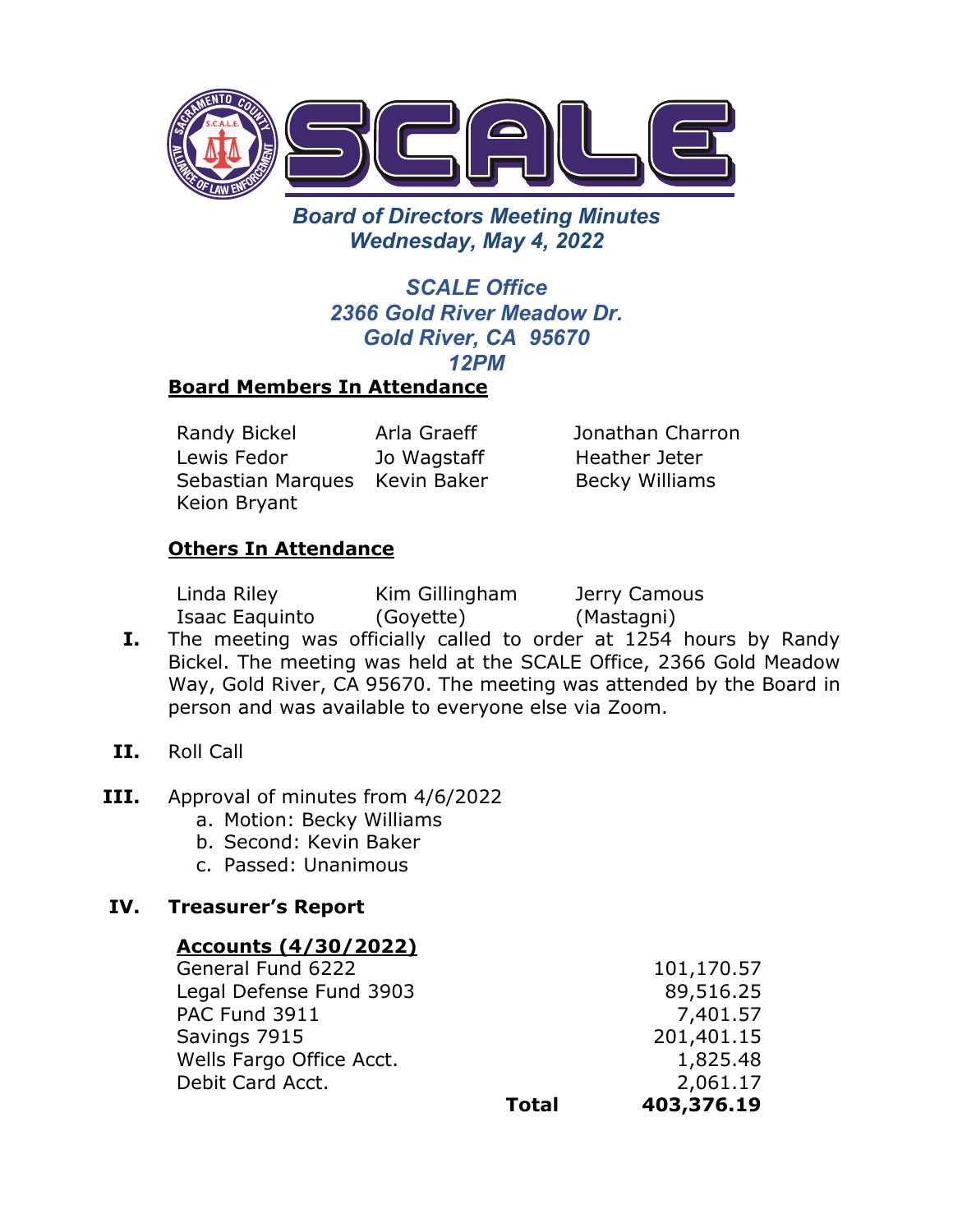## **Fidelity (4/30/2022) 265,697.75**

# Page 2 of 3

#### **Total Cash and Investments 669,073.94**

Motion: Heather Jeter Second: Sebastian Marques Passed: Unanimous

#### **V. Old Business**

- A. Sacramento County COVID-19 Updates
	- a. No new updates on this topic.

b. The Board had a discussion on ways of assisting our membership of reducing the number of hours they burn dur to sickness/quarantine etc.

#### B. SCALE App

- a. Keion has begun work on getting this up and running again. The topic will be tabled for now until Keion and Linda are able to discuss costing advantages of the app versus website services.
- C. DCSS Teleworking
	- a. This has begun, but Kim will continue to push for a meeting on this topic to iron out details of who gets this option, and how one would lose or recover this if they are not currently teleworking.
- D. American Rescue Plan Act (ARPA Funds)
	- a. There are a few members who have not been given this as of yet due to the option of selecting time or money.
- E. 2022 Negotiations and Preparations
	- **a.** Each team has met at least 4 times with 3 more sessions scheduled. A member asked what it means to look at wages in the perspective of total compensation, and this includes rollups, incentives, medical contributions etc.
- F. 2022 Mary Zenor Scholarship
	- a. The scholarship committee met and discussed a few options. A motion was made to award two sets of awards; one for the members ( $1<sup>st</sup>$  place \$2500,  $2<sup>nd</sup>$  place \$1000) and for the children or grandchildren of members ( $1<sup>st</sup>$  place \$2500,  $2<sup>nd</sup>$  place \$1000).

 Motion: Kevin Baker Second: Jonathan Charron Passed: Unanimous